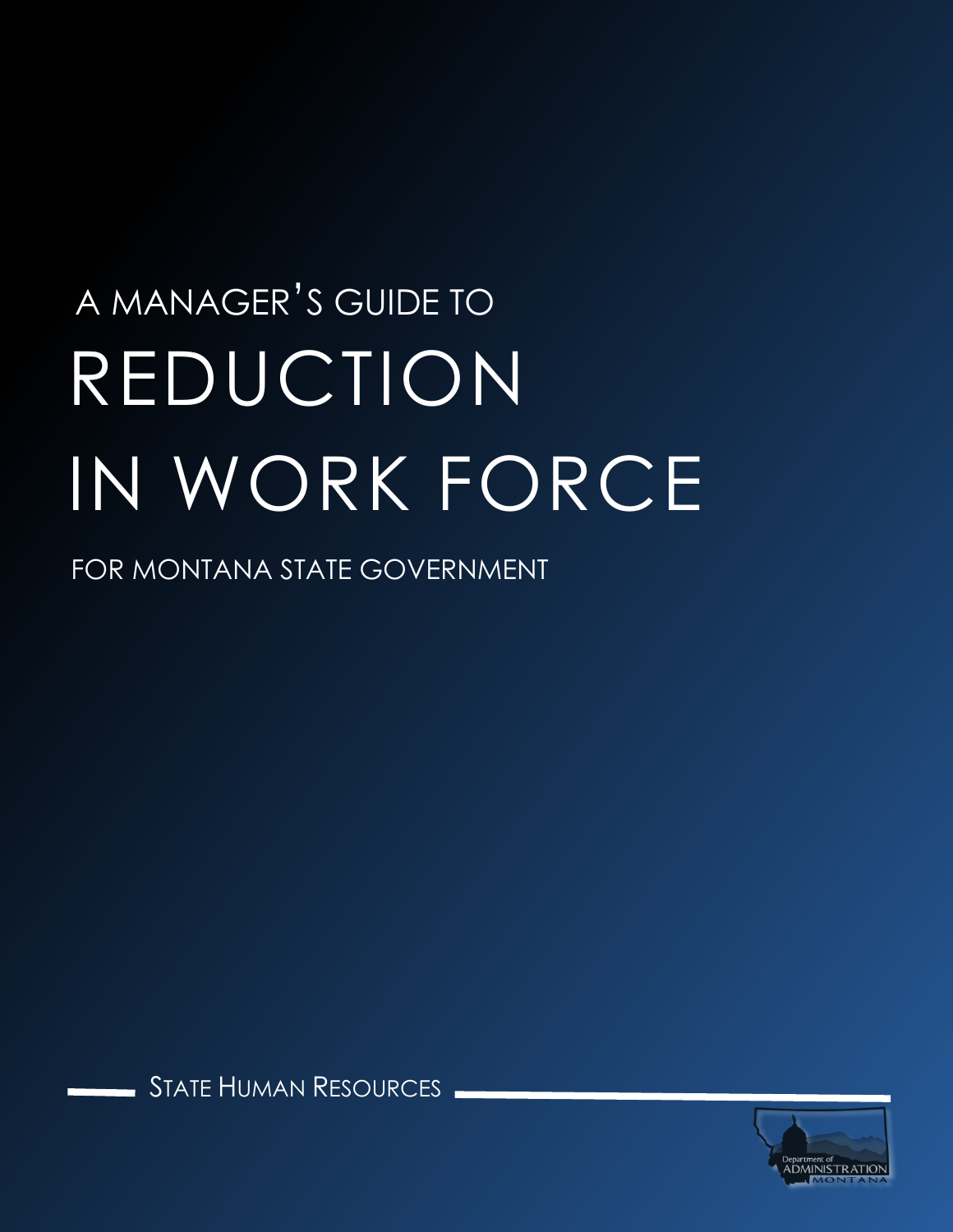# **Table of Contents**

| Grievance Rights<br>.12 |
|-------------------------|
|                         |
|                         |
|                         |
|                         |
|                         |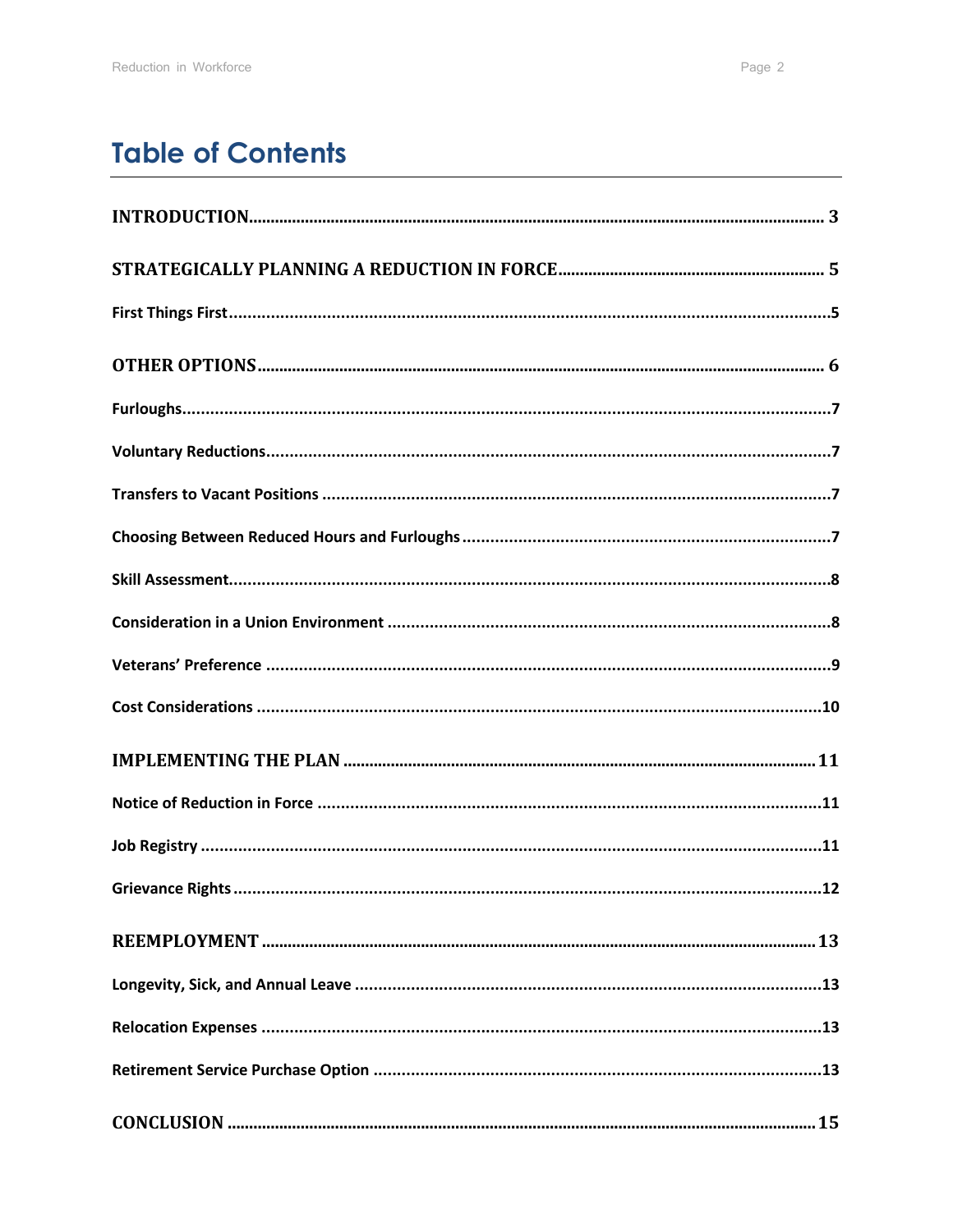# <span id="page-2-0"></span>**Introduction**

This document provides guidance to agency human resources professionals and managers charged with implementing a reduction in force (RIF). We discuss planning, implementation, and reemployment following a RIF.

A reduction in force is a management decision resulting in the layoff of a permanent employee, also referred to as downsizing. It is not a disciplinary action. Many reasons may require a reduction in force. A partial list includes:

- elimination of programs;
- reduction in the number of allowable positions (FTEs);
- lack of work;
- lack of funds;
- expiration of grants; or
- reorganization*.*

Most executive branch agencies are required to provide affected permanent employees with certain benefits. Explanation of these benefits may be found in the following:

- Reduction in Force Policy
- State Employee Protection Act (section 2-18-1201 et seq., MCA);
- Veterans' Preference, ARM 2.21.3601 et seq.;
- Recruitment and Selection Policy, ARM 2.21.3701 et seq.;
- Broadband Pay Plan Policy,
- Grievance Policy ARM 2.21.8010 et seq.;
- Agency policy; and
- Applicable collective-bargaining agreements.



The policies are located online at [https://hr.mt.gov/Public/Policies.](https://hr.mt.gov/Public/Policies) Individual collective bargaining agreements are at [http://www.laborrelations.mt.gov.](http://www.laborrelations.mt.gov/) The State Employee Protection Act is at

[http://leg.mt.gov/bills/mca/title\\_0020/chapter\\_0180/part\\_0120/sections\\_index.](http://leg.mt.gov/bills/mca/title_0020/chapter_0180/part_0120/sections_index.html) [html](http://leg.mt.gov/bills/mca/title_0020/chapter_0180/part_0120/sections_index.html)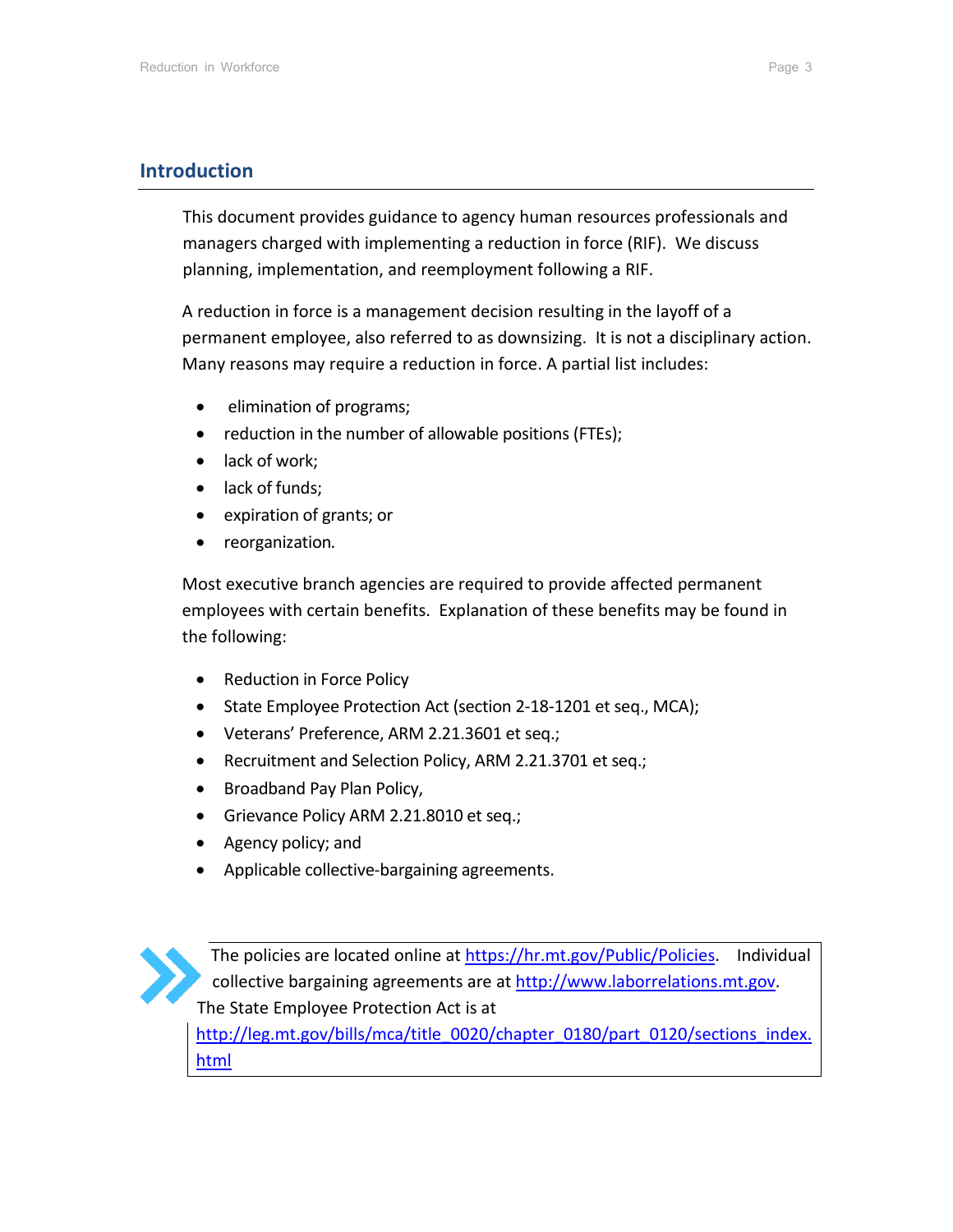Review and consider the sources listed above when planning and implementing a reduction in force, as requirements vary. For example:

- Typically, employees who have not completed their probation, temporary employees, and short-term workers are not entitled to reduction-in-force benefits.
- The Reduction in Force Policy does not apply to employees of the Montana University System.
- Layoffs and reinstatement are mandatory subjects of collective bargaining. Most collective-bargaining agreements contain specific provisions addressing layoff and recall that may exceed the requirements of the Reduction In Force policy and the State Employee Protection Act.
- Some collective-bargaining agreements limit reduction-in-force conditions.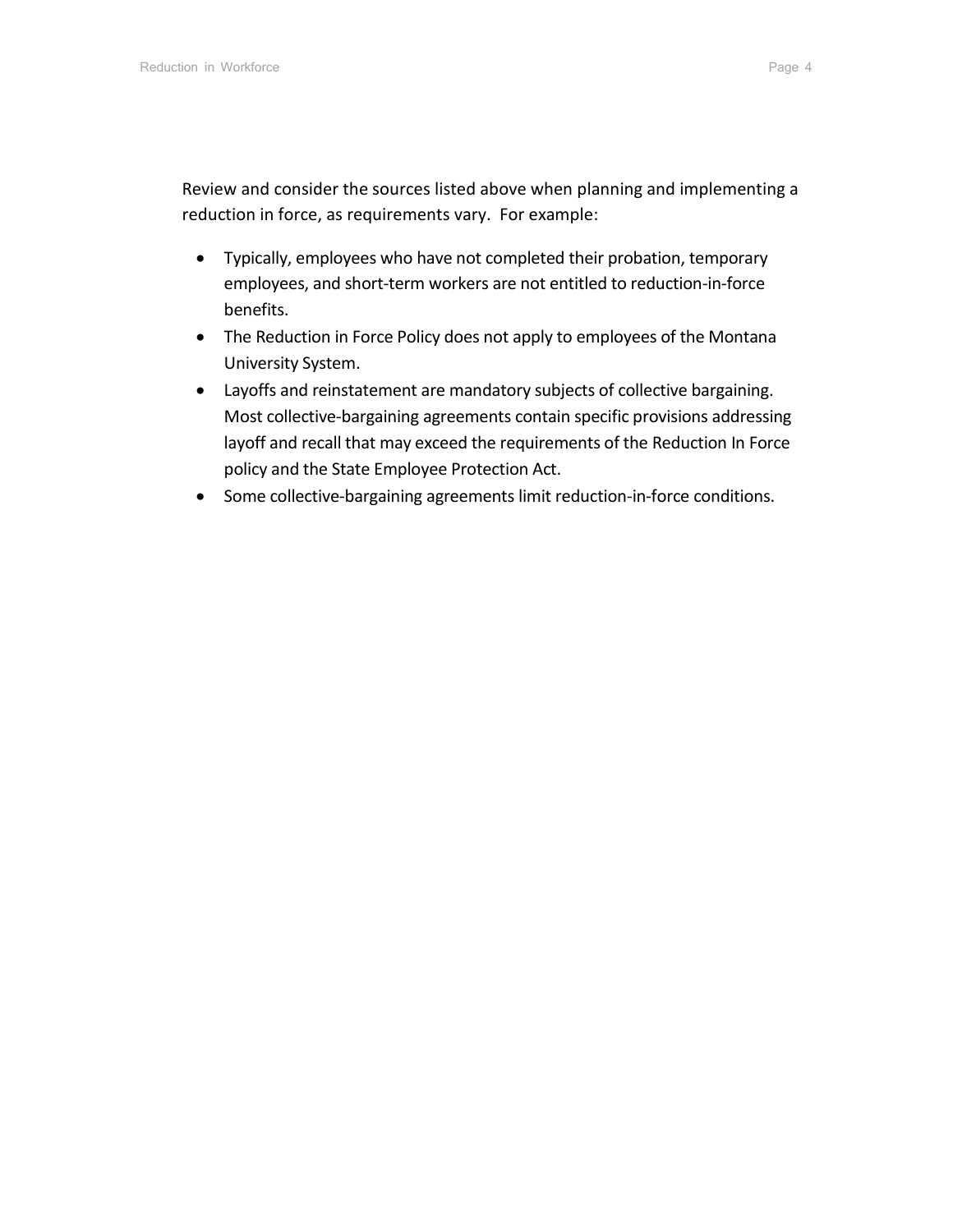# <span id="page-4-1"></span><span id="page-4-0"></span>**Strategically Planning a Reduction in Force**

## **First Things First**

Before you undertake a reduction in force, consult your agency's human resources and legal staff. Downsizing often results in litigation. Employees have multiple avenues to challenge methods, practices, and outcomes.

You can take steps early in the decision-making process to help alleviate anxiety and mitigate challenges. For example:

Broadly document the reason for the reduction in force.

- What was the business purpose?
- How does it support your mission, vision, goals, and objectives?
- What are the goals of the reduction?
- What will it accomplish?
- What are your operating principles?

Examine other options. Document the results. For example:

- What options did you consider?
- Why did you reject some options?
- What options did you implement?
- How are your services affected?

Once you have answered the above questions and reached a decision to reduce your workforce, consider these additional questions:

- How will you make and document decisions regarding programs, staff, and positions to retain, those to change, and those to eliminate?
- Will the reduction in force be limited to a portion of your organization, a work unit, section, bureau, division, or a specific geographic location?
- What are your timeframes?
	- o Will you layoff everyone at the same time?
	- o When will you notify employees?
	- o When will you notify the job registry coordinator?
	- o Do you need to notify the bargaining agent (if applicable)?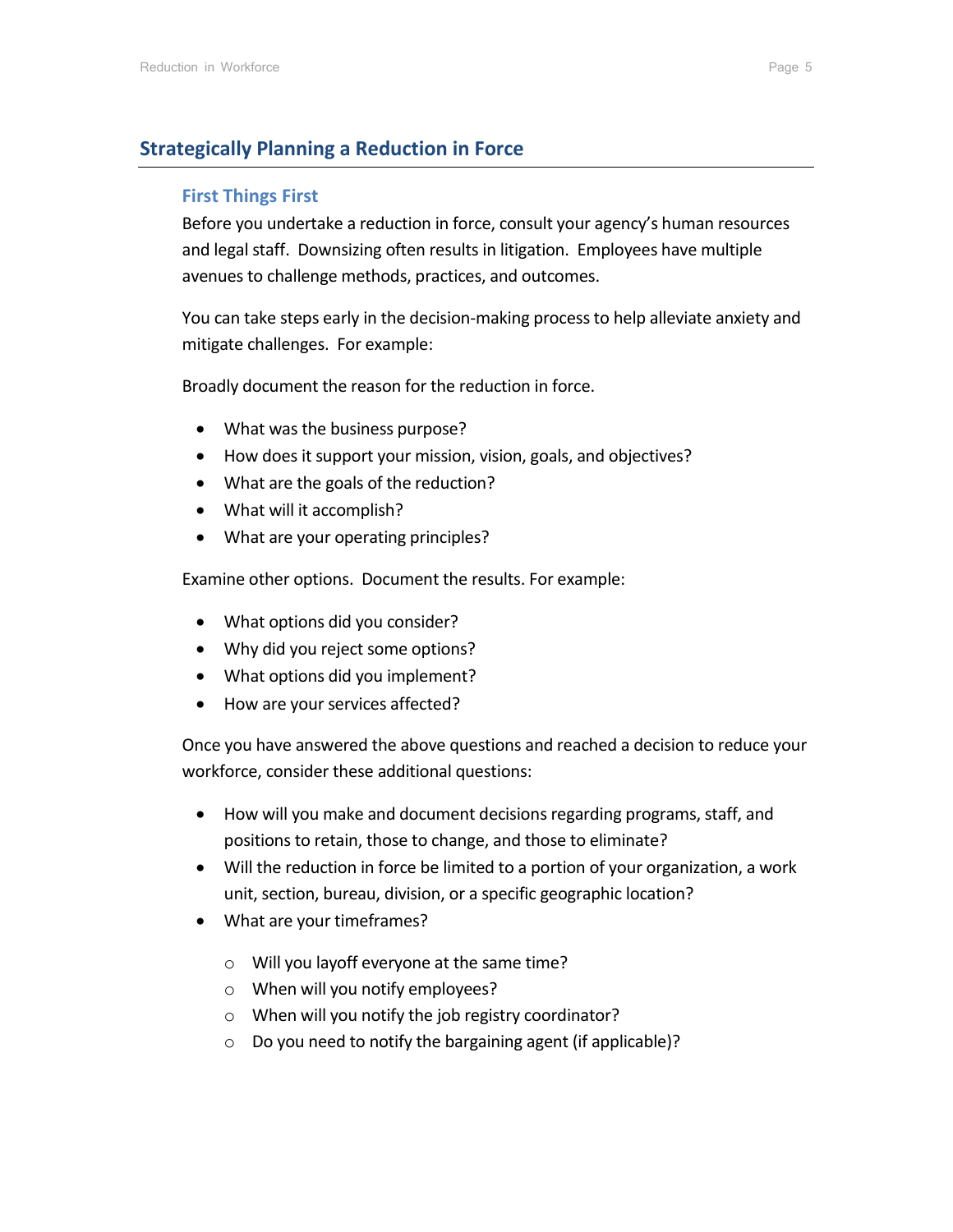- How will you notify employees about their rights?
- Know your profile.
	- o What does your current workforce look like?
	- o What will the workforce look like after the reduction?
- How many employees will be displaced?
- What are the costs?
- Can you undertake a voluntary reduction first?
- What resources are needed to plan, implement, and monitor the reduction?
- What will your communication plan be during planning, implementation, and after?
- What challenges will need to be managed (i.e., staff morale and re-training) related to the reduction?



Documenting the reasons for your decisions are critical during a reduction.

# <span id="page-5-0"></span>**Other Options**

Unless the legislature or governor orders a reduction in force, you may consider several other options (after consulting with the bargaining agent, if appropriate):

- temporarily or permanently reduce working hours;
- approve short-term leaves of absence without pay (less than 15 working days); and
- identify positions for elimination and transfer qualified employees to other vacant agency positions.

In reviewing each option, please consider how periods of leave without pay may affect the employee's benefits. The Montana Code Annotated 2-18-601 defines continuous employment as "working within the same jurisdiction without a break in service of more than 5 working days or without a continuous absence without pay of more than 15 working days." Periods of continuous leave without pay greater than 15 days will result in a break of continuous employment. Breaks in continuous employment can affect and employee's benefits in the following two ways:

• Lengthen the time period an employee must wait before reaching eligibility to taking sick or annual leave.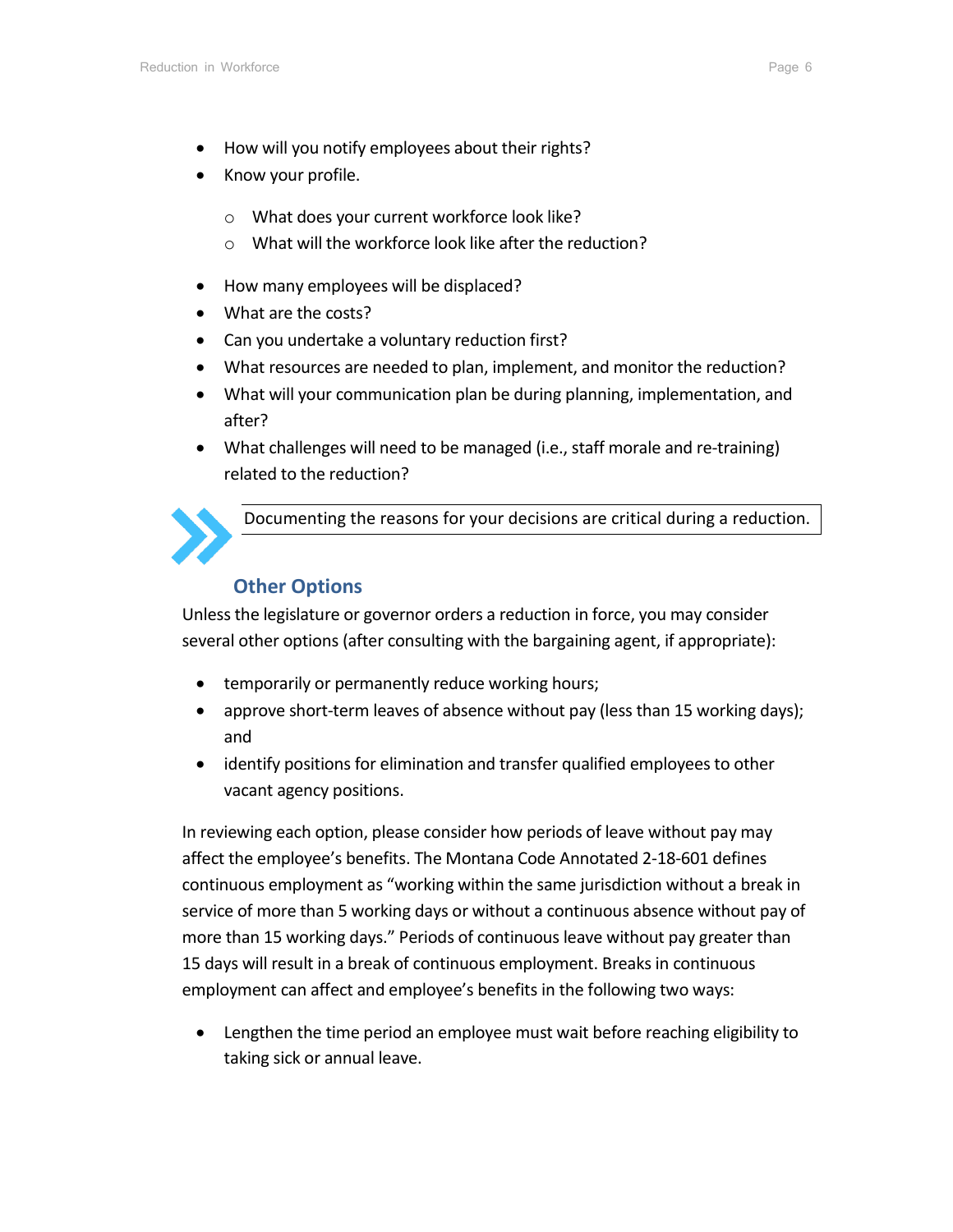• An employee does not accrue sick- or annual-leave credits while in a leave without pay status.

#### <span id="page-6-0"></span>**Furloughs**

Work furloughs are involuntary time off without pay to reduce personal services expenditures. You may implement furloughs in some type of "across-the-board" manner, applying to whole work units.

Reducing work hours in the unionized workplace can be more complex. Collective bargaining agreements may impose additional requirements. You must include a unit-by-unit, contract-by-contract analysis of how to furlough bargaining unit employees. Communication early and often between managers, human resources, and labor relations staff in planning for such reductions is necessary.

# <span id="page-6-1"></span>**Voluntary Reductions**

In some situations, employees may be willing to volunteer to work reduced hours to avoid a reduction in force. If you offer this option to employees and they agree, this voluntary decision is not a furlough.

# <span id="page-6-2"></span>**Transfers to Vacant Positions**

You may transfer non-union employees identified for reduction in force to another vacant non-union position within the agency. You should treat employees accepting a transfer as "not affected by" a reduction in force, even when the transfer is a demotion. The employee may be entitled to pay protection under the State Employee Protection Act but is not usually eligible for other benefits provided to a laid-off employee.

# <span id="page-6-3"></span>**Choosing Between Reduced Hours and Furloughs**

If you choose to reduce work hours, through a furlough or voluntary reduction of hours, neither the Reduction in Force Policy nor the State Employee Protection Act provides benefits. The employee is a part-time worker and may be eligible for unemployment insurance. The following changes in benefits may occur:

- Leave accrual will be prorated based on the hours worked.
- Holiday pay may be affected.
- Agencies will continue to pay the state share of an employee's health insurance premiums if the employee is eligible for health insurance benefits.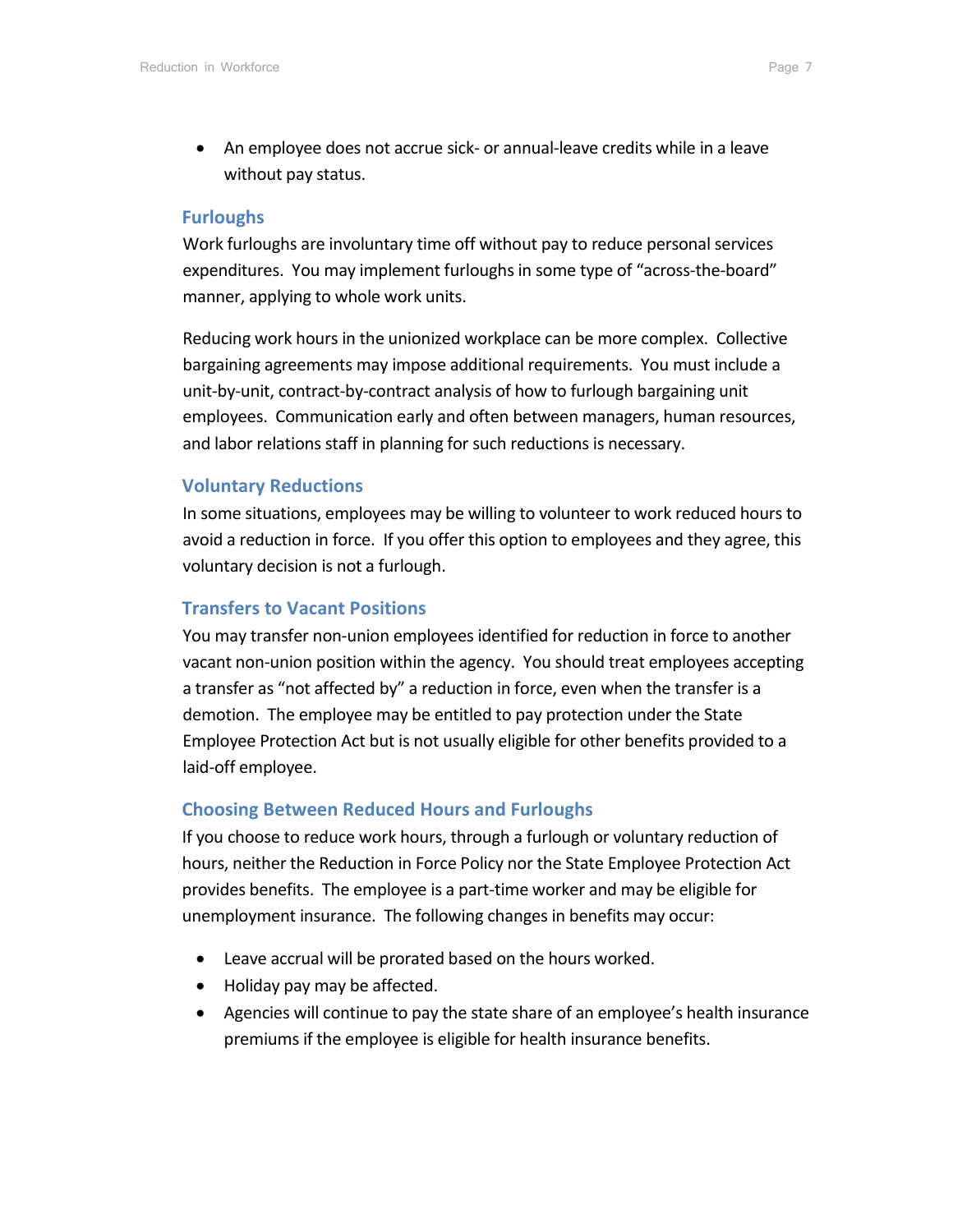• Depending on when the leave without pay is taken and how many hours are involved, retirement benefits for employees may also be affected.



Contact the Office of Labor Relations to determine your agency's bargaining obligations.

#### <span id="page-7-0"></span>**Skill Assessment**

The Reduction in Force Policy requires you to consider the programs that will continue and the staff structure that best achieves program objectives. It contains guidelines to help you determine which employee(s) to layoff.

First, consider skill. The policy sets out several factors that the agency should consider in assessing the employee's skills. If employees possess equivalent skills, length of continuous service in state government is the deciding factor. The definition of continuous employment at 2-18-601(4), MCA, shall be used to determine length of service.

# <span id="page-7-1"></span>**Considerations with a Union Environment**

Collective-bargaining agreements may modify the policy requirements. Areas of state policy or statute typically modified by collective-bargaining agreements are:

- seniority as a consideration when selecting employees for layoff;
- advance-notice requirements in a layoff situation; and
- recall.

A careful review of the seniority, reduction-in-force, and recall provisions of the collective-bargaining agreement is vital when selecting employees for layoff. Watch for "strict," "relative," "modified," or other "seniority" language.

A *strict seniority* provision gives preference to the employee with the longest service without regard to any other considerations. An example of strict seniority layoff language is:

"*Layoffs caused by reduction in force shall be in order of seniority within the classification in which employed; that is, the employee last hired shall be the first released."*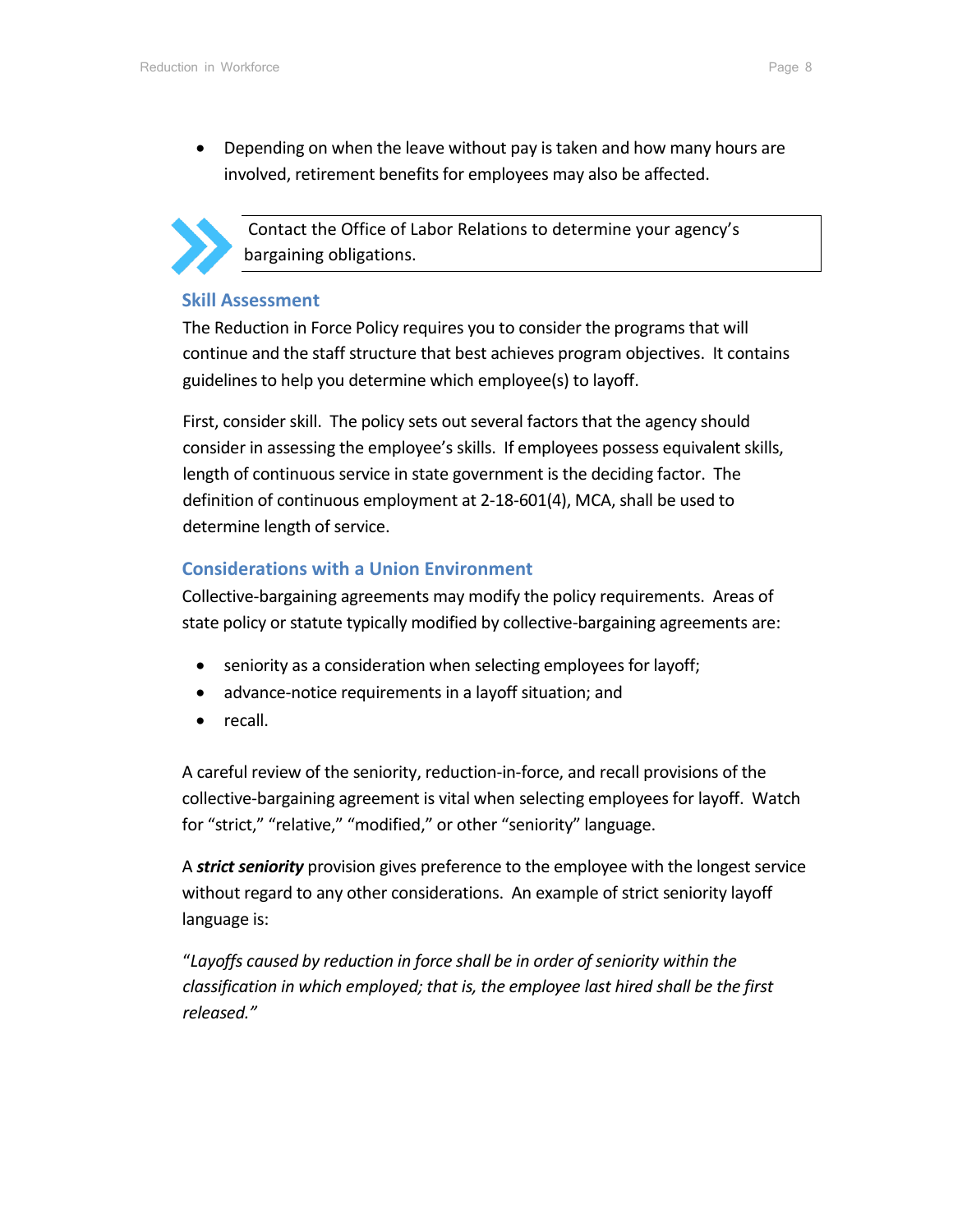*A* **modified seniority** *layoff provision serves the basic aims of seniority, while recognizing other factors such as capabilities or qualifications. Three basic categories of modified seniority provisions exist: the "relative ability" clause, the "hybrid" clause, and the "sufficient ability" clause.* 

A *relative ability* seniority clause requires that you retain a senior employee over a junior employee if the senior employee possesses fitness and ability equal to that of the junior employee. Several bargaining agreements in state government contain this type of language. An example is:

*"If qualifications and capabilities are substantially equal, seniority shall be the determining factor with the selection of employees for layoff within the same job classification."*

A "*hybrid*" seniority clause requires consideration and comparison of both seniority and relative ability. An example is:

*"Qualifications, seniority, and capabilities shall be the controlling factors when selecting employees for layoff among positions of the same grade and class by geographic location, as identified in the supplemental agreements."* 

Unless the contract specifically says so, each of the three considerations (qualifications, seniority, and capabilities) does not need to be weighted equally. Arbitrators require fair and reasonable consideration be given to seniority and the relative-ability factors.

A *sufficient ability* seniority clause provides, in general, preference for the senior employee if he or she possesses sufficient ability to perform the job. Minimum qualifications are enough to give the senior employee retention preference. This clause is similar to a strict seniority clause in that a senior employee (assuming the senior employee is minimally qualified) is entitled to retention preference over a junior employee with greater abilities and qualifications. The sufficient ability clause is rare in state government agreements.

#### <span id="page-8-0"></span>**Veterans' Preference**

An additional preference exists for a United States citizen who is a veteran, a disabled veteran, or an eligible relative during a reduction in force. In section 39-29-111, MCA, the law provides that a public employer shall retain in a position, over all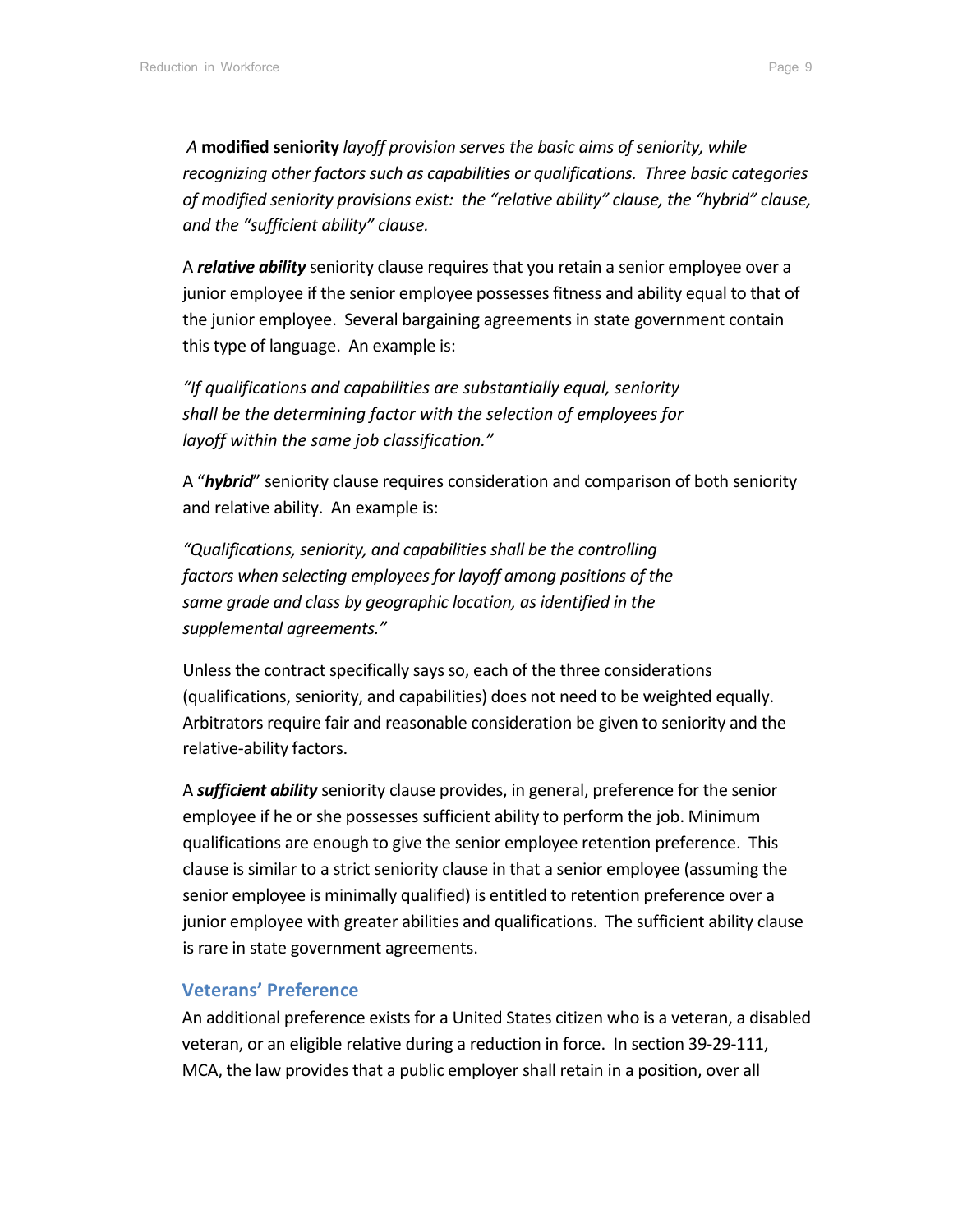others, a veteran, a disabled veteran, or an eligible relative who meets specific criteria. You must retain a disabled veteran with a service-connected disability of 30 percent or more over other veterans, disabled veterans, and eligible relatives.



The veterans' preference in retention does not apply to a position covered by a collective-bargaining agreement.

It is the responsibility of the employee to claim preference in retention. An employee who claims veterans' preference in retention must document eligibility in the same manner required in ARM 2.21.3616.

# <span id="page-9-0"></span>**Cost Considerations**

Reduction in force can be costly. The costs can include:

- up to six months of the state share for health insurance for each laid-off employee;
- the expense of paying annual- and sick-leave balances according to policy;
- the cost of purchasing retirement service credit for employees who choose the retirement option;
- retraining benefits for each laid-off employee (an agency must pay the Department of Labor and Industry an amount equal to the department's average cost of providing retraining and development services in the previous fiscal year); and
- relocation expenses for eligible employees.

In some instances, the legislature may provide funds to cover expenses. At other times, you may use the unexpended balance in any specific appropriation from the previous fiscal year.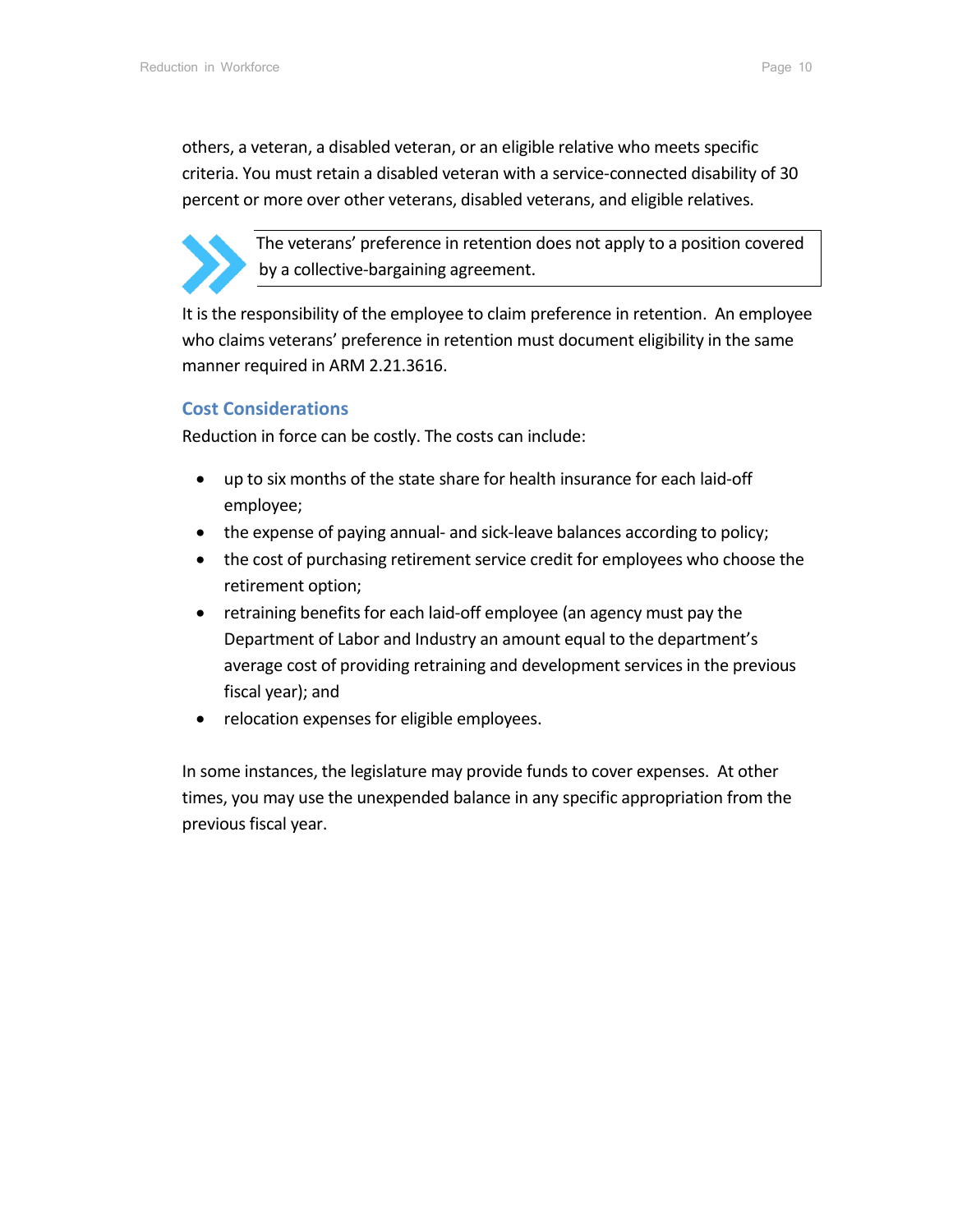#### <span id="page-10-0"></span>**Implementing the Plan**

You must complete specific steps as you proceed with implementing the plan for a reduction in force as outlined in this section.

#### <span id="page-10-1"></span>**Notice of Reduction in Force**

Employees subject to a reduction in force must receive adequate notice. The reduction-in-force date is the date determined to be the end of employment for the employee. If you are reducing 25 or more employees, you are required by statute to provide notice at least 60 calendar days prior to the anticipated reduction-in-force date. If you are reducing less than 25 employees, you shall provide notice at least 14 days prior to the anticipated reduction-in-force date.

Whenever possible, you should deliver the written notice in person. You may send the notice by certified mail if you cannot meet in person with the affected employee. You can find a sample letter used to provide notice with the Reduction in Force Resources located at [https://hr.mt.gov/Public/Policies.](https://hr.mt.gov/Public/Policies) If applicable, you shall also provide notice to the employee's collective-bargaining agent.

The following information should be included in the notice:

- official notice, including the reduction-in-force date;
- information about grievance rights;
- copy of the State Employee Protection Act;
- retirement service purchase rights; and
- the applicable collective-bargaining agreement.

These statutory notice requirements represent the minimum notice to affected employees and unions. Individual collective-bargaining agreements might require more advance notice or require the employer's and employees' bargaining representatives meet before implementing any reductions in force. When timelines and benefits are not identical, the conditions most beneficial to the employee prevail.

#### <span id="page-10-2"></span>**Job Registry**

An employee who is affected by a reduction in force is entitled to be included in a special job registry for two years from the employee's reduction-in-force date or the employee's completion of job training, whichever is later. Therefore, at the same time you notify employees of the reduction in force, you must notify the job registry.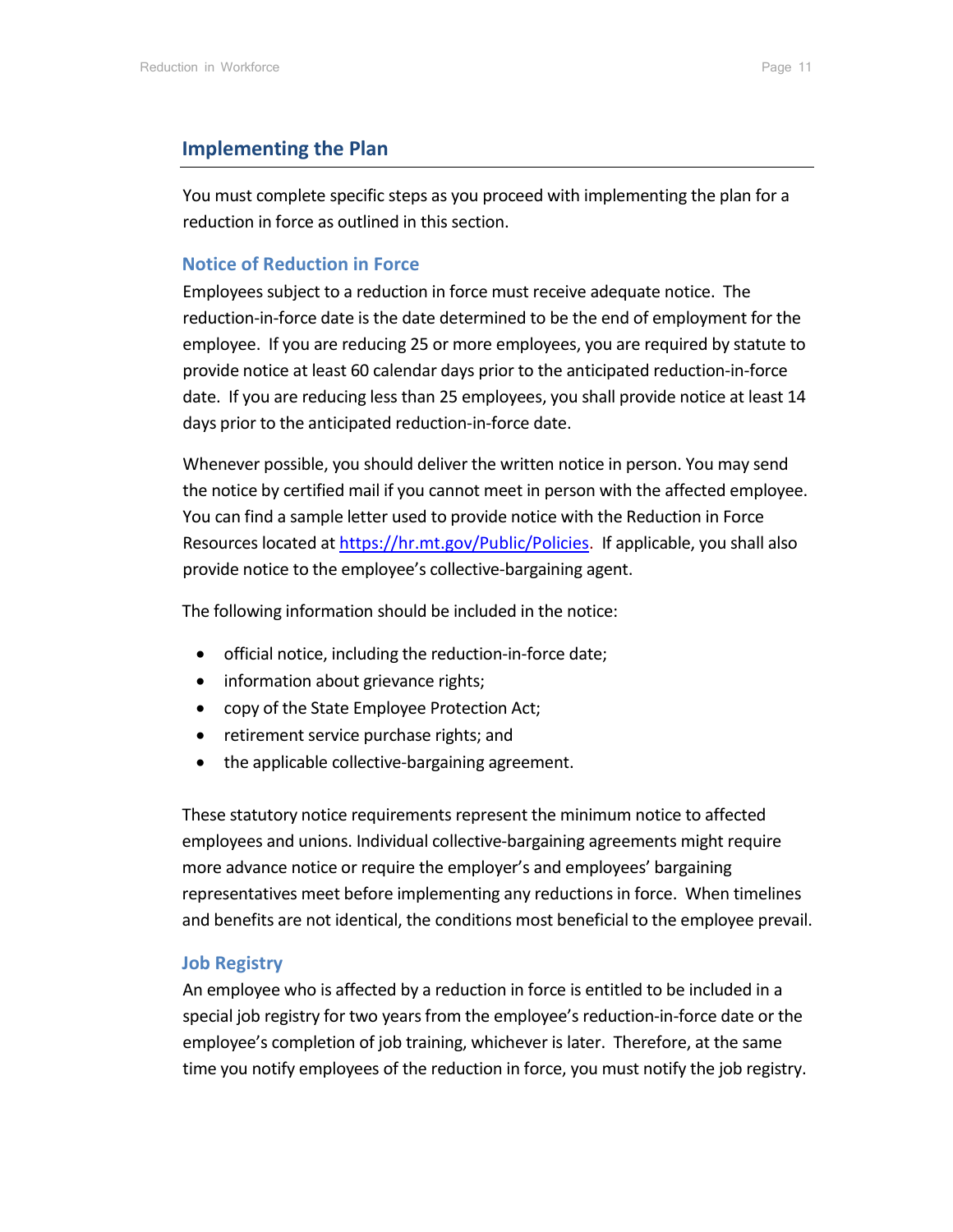You must complete a "Job Registry Notification" form identifying each employee affected by the reduction in force and email the form to [jobregistry@mt.gov.](mailto:jobregistry@mt.gov) A laidoff employee must submit a resume to participate in the job registry. The employee may email the resume to you or to [jobregistry@mt.gov.](mailto:jobregistry@mt.gov) Forward resumes for employees participating in the job registry to *jobregistry@mt.gov*.



You can access this form on the State Human Resources Division website a[t https://hr.mt.gov/Public/Policies.](https://hr.mt.gov/Public/Policies)

## <span id="page-11-0"></span>**Grievance Rights**

Laid-off, non-union, permanent employees may file a grievance under ARM 2.21.8010 et seq. The Grievance Policy defines a grievance as, "a complaint or dispute initiated by an employee regarding the application or interpretation of written laws, rules, personnel policies or procedures, which adversely affects the employee, unless specifically prohibited from doing so by statute or rule."

A collective-bargaining agreement, statute, or the agency may establish a separate grievance procedure. The Department of Administration authorizes departments to adopt internal grievance procedures consistent with the Grievance Policy (ARM 2.21.8010 et seq.). This option may add additional steps, forms, and modified timeframes at the agency's discretion.

If your agency has adopted a grievance procedure, non-union employees will file under that procedure. Employees covered by a collective-bargaining agreement must follow the provisions outlined in the collective-bargaining agreement. Grievance procedures contained in the collective-bargaining agreement take precedence over both the Grievance Policy (ARM 2.21.8010 et seq.) and your agency's grievance procedures.

If your agency fails to provide this information to a non-union employee in a timely manner, the laid-off employee is not required to follow the grievance procedures. They may proceed directly to court with any complaint. Employees and agencies covered by a collective-bargaining agreement must use the procedures in the contract.



Information regarding the grievance procedure must be provided to the employee no later than seven days after the reduction-in-force date.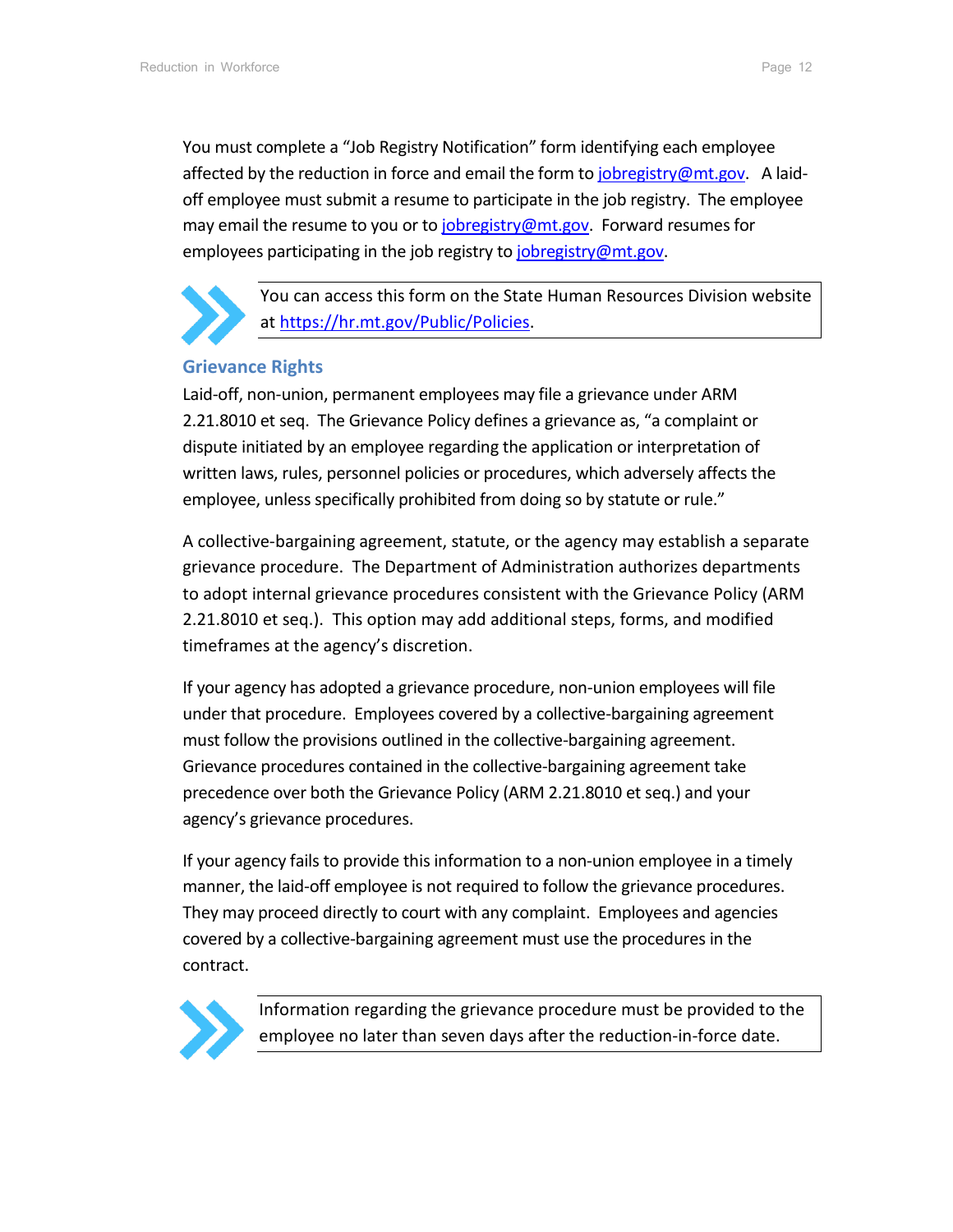#### <span id="page-12-0"></span>**Reemployment**

Agency managers shall offer reinstatement to the laid-off employee if the same position or a position in the same occupation in the employing agency becomes available within one year of the employee's reduction-in-force date.

An employee reemployed in a different position in any state agency under the broadband pay plan is entitled to the same hourly wage or salary if reemployed in the same occupation and pay band or higher. If an agency offers less than previously earned, an employee may choose to accept the offer and remain on the job registry.

A collective-bargaining agreement governs the blue-collar pay plan. The State Employee Protection Act does not have an impact on setting salary in this plan.

#### <span id="page-12-1"></span>**Longevity, Sick, and Annual Leave**

You should administer sick and annual leave according to the Reduction in Force and Recruitment and Selection (ARM 2.21.3701 et seq.) policies as well as state statute. Longevity is administered as outlined in the Recruitment and Selection policy and applicable state statute (Section 2-18-304, MCA).

#### <span id="page-12-2"></span>**Relocation Expenses**

If you rehire a laid-off employee and require the employee to move to another geographic location, certain funds for the move may be available from the employing agency, according to its policy, or the state's dislocated-worker program. Employees can get applications and information specific to individual circumstances from the employing agency or any local Job Service Workforce Center.

#### <span id="page-12-3"></span>**Retirement Service Purchase Option**

If a laid-off employee is eligible for normal or early retirement in the defined benefit retirement plans and is eligible to purchase additional one-for-five service, he or she may elect to receive additional service as provided for in section 19-2-706, MCA. The employee will receive this service in lieu of other benefits provided for in the State Employee Protection Act and must waive all State Employee Protection Act benefits in writing.

Under this option, the agency is required to pay **a portion** of the total cost of up to three years of additional retirement service the employee is qualified to purchase under section 19-3-513, et seq., MCA.The cost of each year of service is equal to the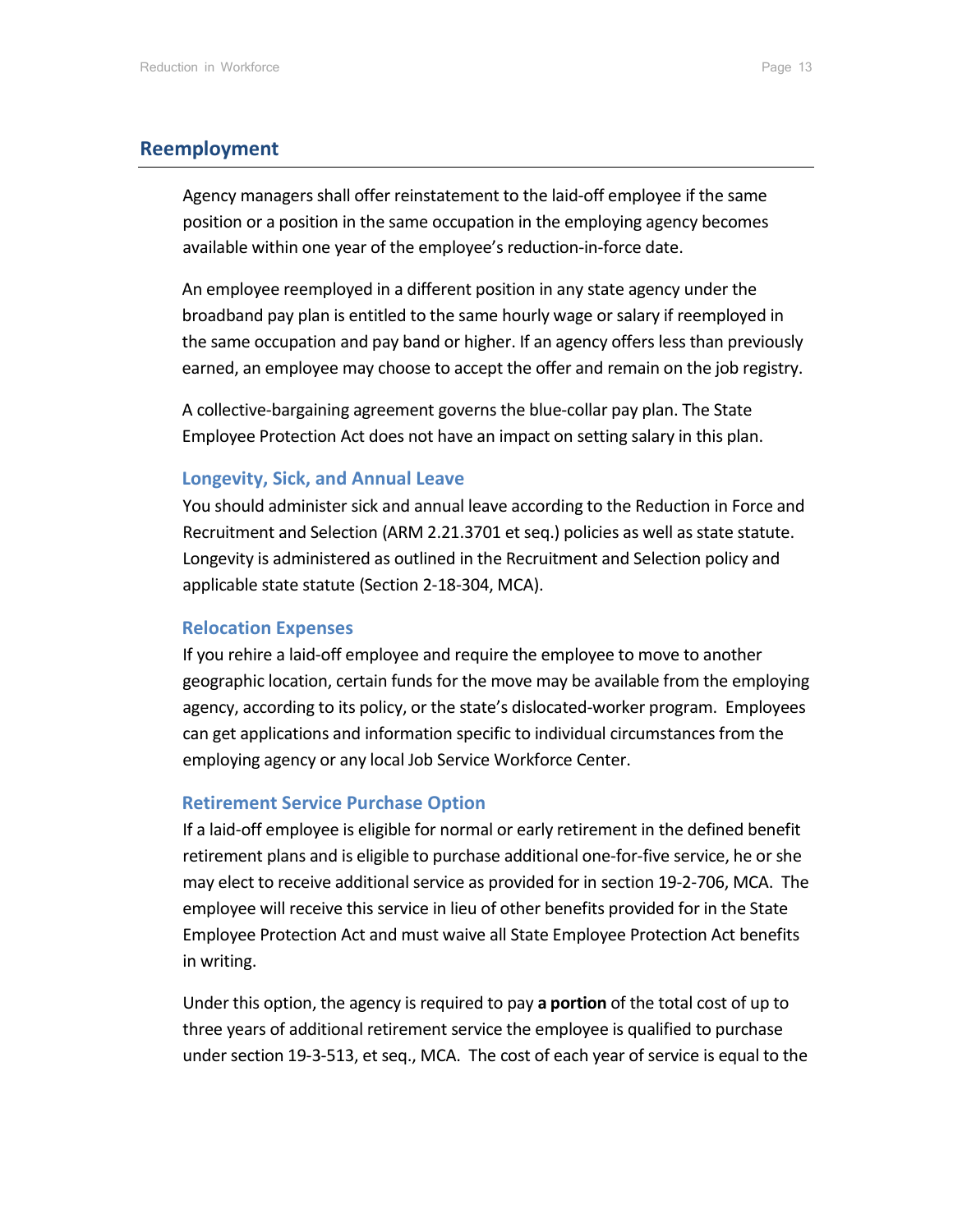total actuarial cost of purchasing the service. The employee may elect to pay the difference between the agency's contribution and the total actuarial cost. If the employee does not pay the difference, the employee can use your contribution to purchase less than the total years of service the employee is eligible to purchase.

Restrictions apply if the employee returns to work for another state agency or the university system. The employee forfeits the additional service benefit if the employee works **960 hours or more** in a calendar year in a position covered the specific retirement system.



For further information about the Retirement Service Purchase Program, contact Montana Public Employees' Retirement Administration at 444-3154 or 1-877-275-7372.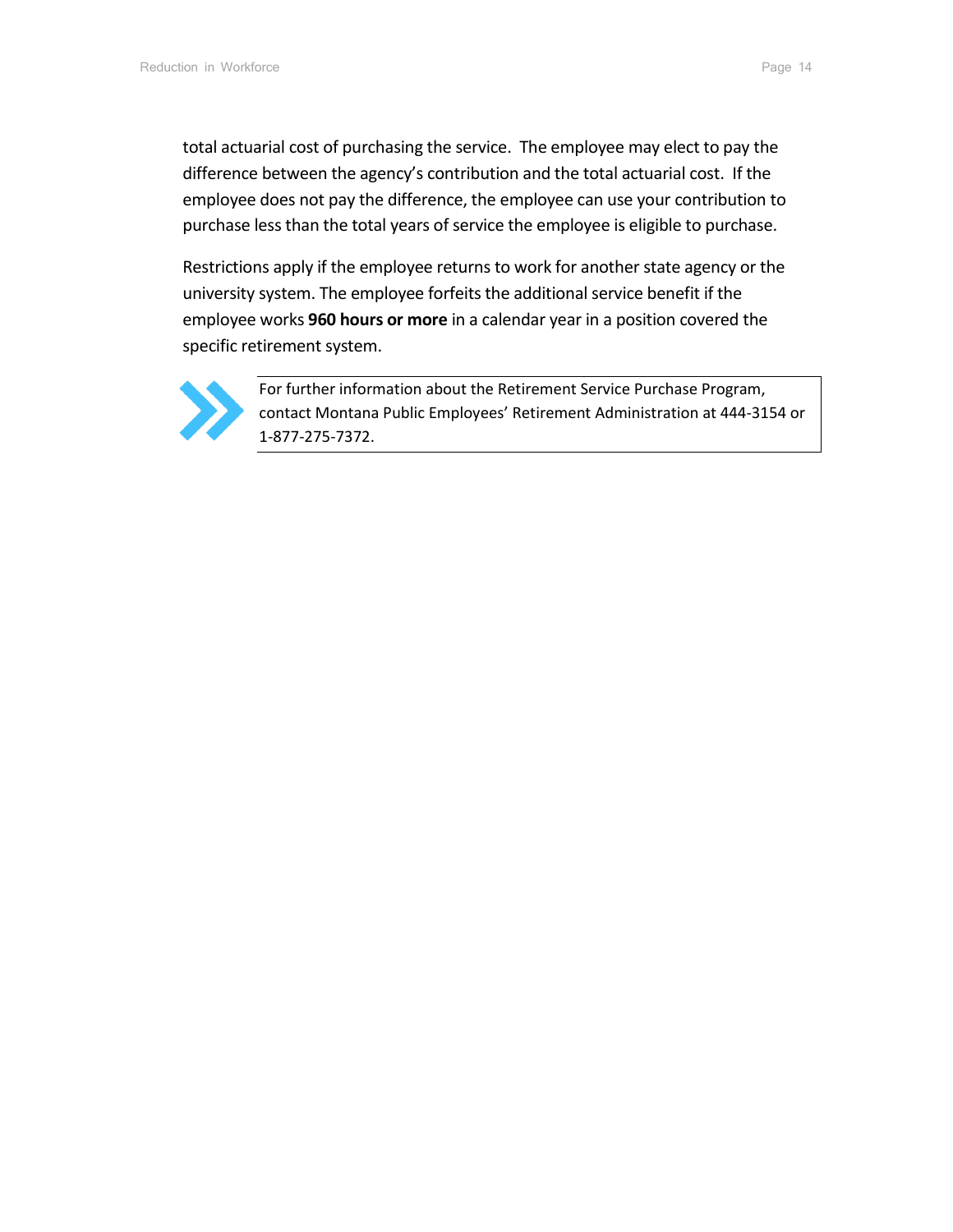# <span id="page-14-0"></span>**Conclusion**

In summary, please carefully consider these actions when evaluating and, if necessary, implementing a reduction in force:

- Communicate clearly, frequently, and honestly with your staff throughout the process.
- Define clear goals and objectives for the reduction in force.
- Implement all planned changes to business processes.
- Provide training to employees with new job responsibilities and functions.
- Revise job descriptions to reflect new responsibilities and functions, as well as required skills, knowledge, or ability.
- Reclassify job descriptions experiencing significant changes to predominate duties.
- Meet frequently with employees to determine how they are processing the changes and allow them to express frustration, problem solve, and be involved.

Contact your human resources officer or the State Human Resources Division for help or guidance.